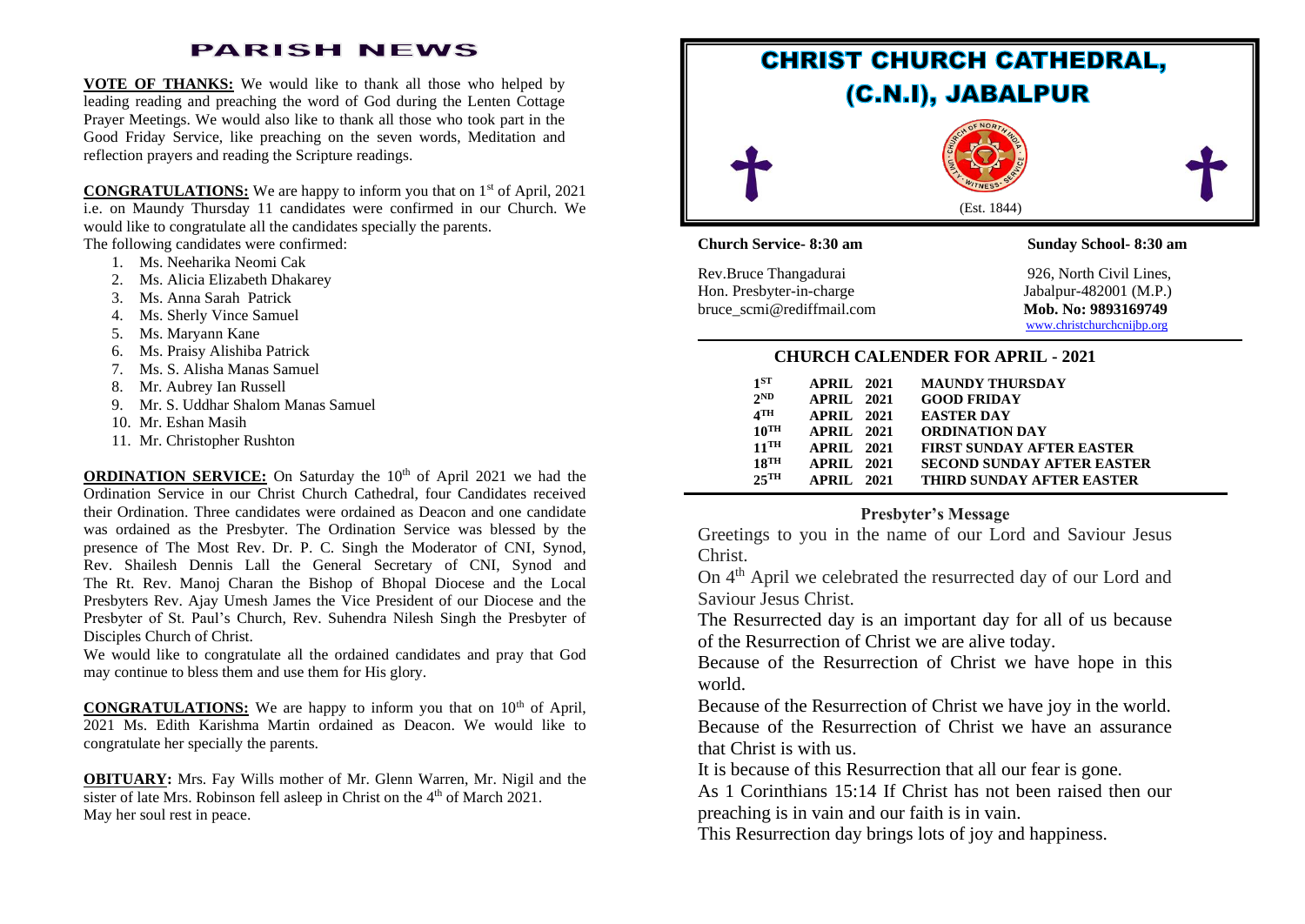As that beautiful song says Because he lives I can face tomorrow Because he lives all fear is gone Because I know yes I know He holds the future, And life is worth the living just Because he lives. As we all live in fear during this Corona times not knowing what the future holds for us. Let us remember that Christ has been raised from the dead to give us new life and new hope. He says "Do not fear I am with you" He says "I will never leave you nor forsake you" Our God who has promised so much for us will take care of us and bless us and guide us in the days to come.

So let us with firm assurance surrender our lives into His hands and be rest assured that he will never leave us nor forsake us.

### **Why is the resurrection of Jesus Christ Important**

The resurrection of Jesus is important for several reasons. First, the resurrection witnesses to the immense power of God Himself. To believe in the resurrection is to believe in God. If God exists, and if He created the universe and has power over it, then He has power to raise the dead. If He does not have such power, He is not worthy of our faith and worship. Only He who created life can resurrect it after death, only He can reverse the hideousness that is death itself, and only He can remove the sting and gain the victory over the grave (1 Corinthians 15:54–55). In resurrecting Jesus from the grave, God reminds us of His absolute sovereignty over life and death.

The resurrection of Jesus Christ is also important because it validates who Jesus claimed to be, namely, the Son of God and Messiah. According to Jesus, His resurrection was the "sign from heaven" that authenticated His ministry (Matthew 16:1–4). The resurrection of Jesus Christ, attested to by hundreds of eyewitnesses (1 Corinthians 15:3–8), provides irrefutable proof that He is the Savior of the world.

Another reason the resurrection of Jesus Christ is important is that it proves His sinless character and divine nature. The Scriptures said God's "Holy One" would never see corruption (Psalm 16:10), and Jesus never saw corruption, even after He died (see Acts 13:32–37). It was on the basis of the resurrection of Christ that Paul preached, "Through Jesus the forgiveness of sins is proclaimed to you. Through him everyone who believes is set free from every sin" (Acts 13:38–39).

The resurrection of Jesus Christ is not only the supreme validation of His deity; it also validates the Old Testament prophecies that foretold of Jesus' suffering and resurrection (see Acts 17:2–3). Christ's resurrection also authenticated His own claims that He would be raised on the third day (Mark 8:31; 9:31; 10:34). If Jesus Christ is not resurrected, then we have no hope that we will be, either. In fact, apart from Christ's resurrection, we have no Savior, no salvation, and no hope of eternal life. As Paul said, our faith would be "useless," the gospel would be altogether powerless, and our sins would remain unforgiven (1 Corinthians 15:14–19).

Jesus said, "I am the resurrection and the life" (John 11:25), and in that statement claimed to be the source of both. There is no resurrection apart from Christ, no eternal life. Jesus does more than give life; He is life, and that's why death has no power over Him. Jesus confers His life on those who trust in Him, so that we can share His triumph over death (1 John 5:11–12). We who believe in Jesus Christ will personally experience resurrection because, having the life Jesus gives, we have overcome death. It is impossible for death to win  $(1)$ Corinthians 15:53–57).

Jesus is "the first fruits of those who have fallen asleep" (1 Corinthians 15:20). In other words, Jesus led the way in life after death. The resurrection of Jesus Christ is important as a testimony to the resurrection of human beings, which is a basic tenet of the Christian faith. Unlike other religions, Christianity possesses a Founder who transcends death and promises that His followers will do the same. Every other religion was